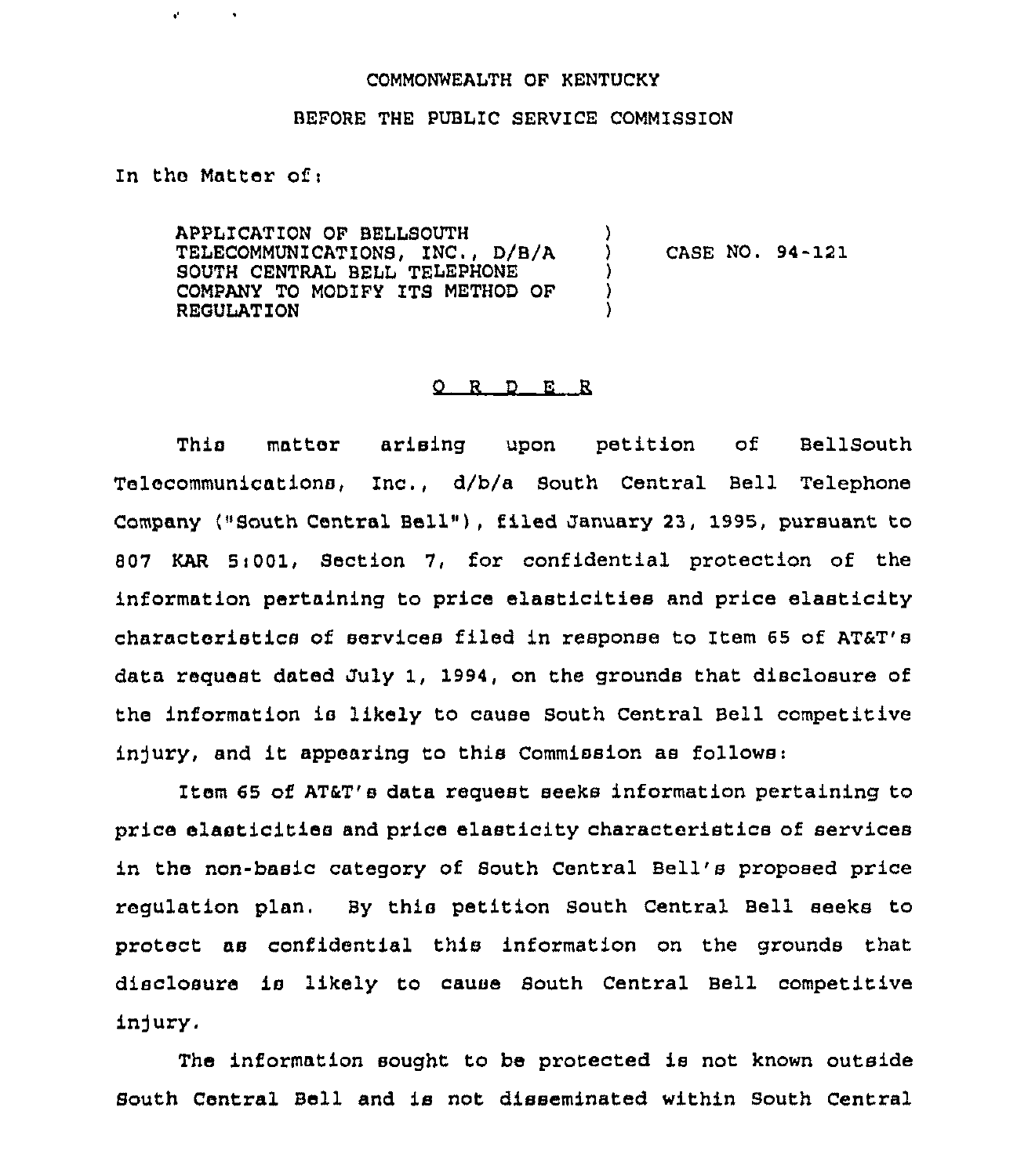Bell except to those employees who have a legitmate business need to know and to act upon the information. South Central Bell seeks to preserve and protect the confidentiality of the information through all appropriate means, including the maintenance of appropriate security at its offices.

KRS 61,872(1) requires information filed with the Commission to be available for public inspection unless specifically exempted by statute. Exemptions from this requirement are provided in KRS 61.878(1). That section of the statute exempts several categories of information. One category exempted in paragraph (c) 1 of that section is commercial information confidentially disclosed to the Commission which if made public would permit an unfair commercial advantage to competitors of the party from whom the information was obtained. To qualify for the exemption, the party claiming confidentiality must demonstrate actual competition and a likelihood of substantial competitive injury if the information is disclosed. Competitive injury occurs when disclosure of the information gives competitors an unfair business advantage.

South Central Bell's competitors include interexchange carriers, resellers, cable television companies, and others. Such competitors could use the information sought to be protected to determine South Central Bell's pricing strategies in determining whether to enter certain markets to compete with South Central Bell. Thus, disclosure of the information is likely to cause South

-2-